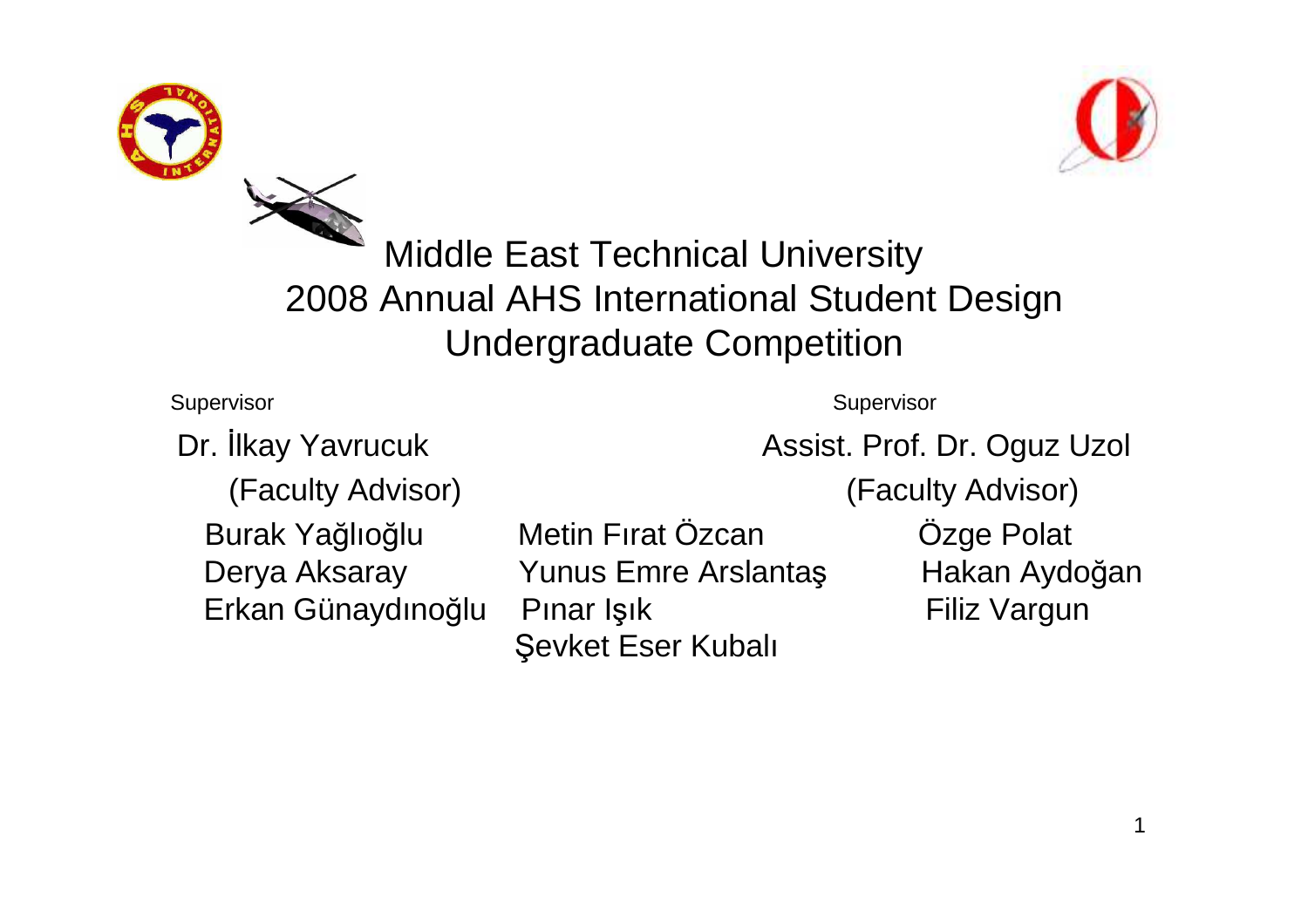





## •Minimizing Energy Consumption•Low Noise•Optimised Configuration•Ecolonomic Life Cycle

www.ae.metu.edu.tr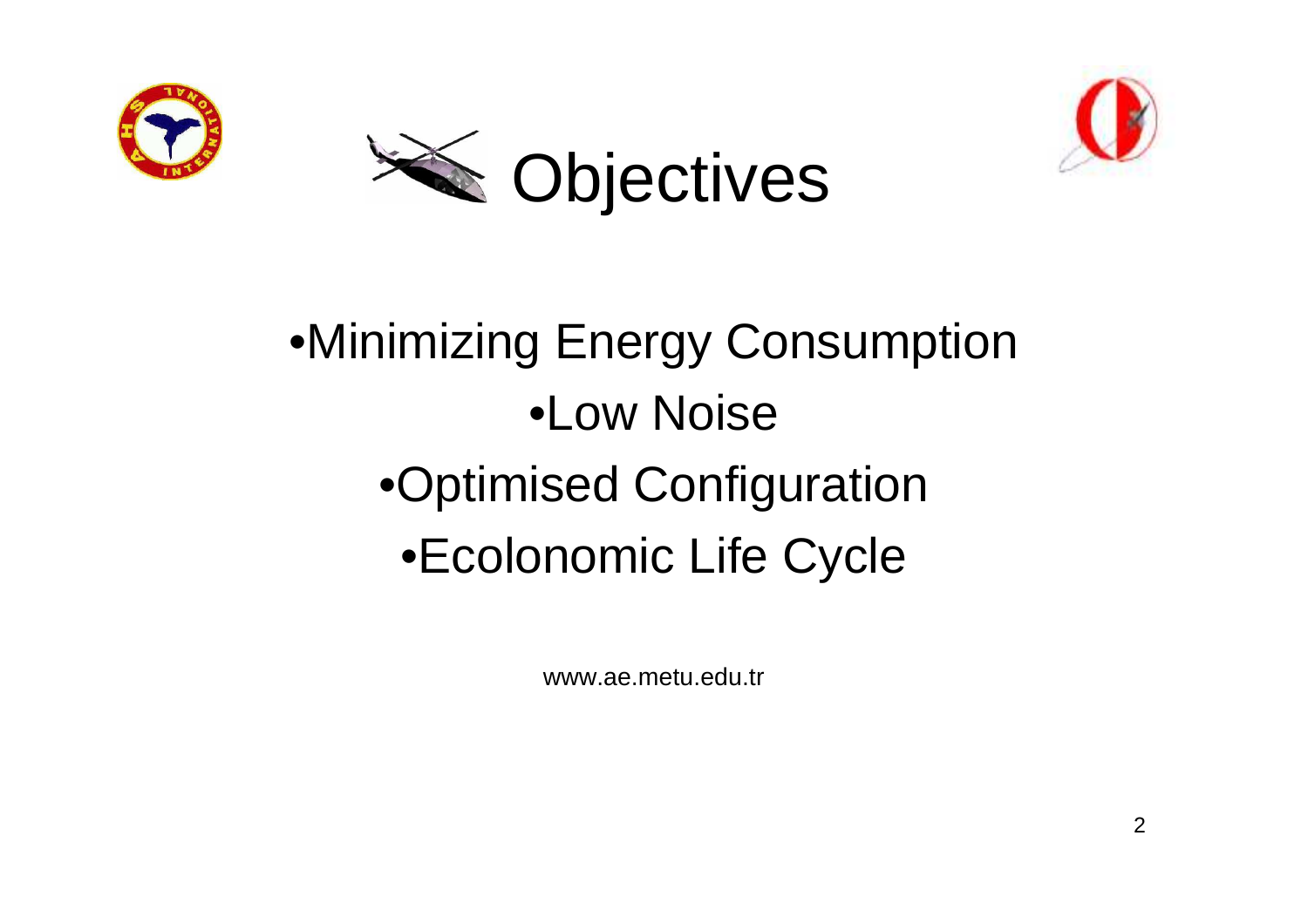



- Green Power Plant
- Low Noise **Configuration**
- Optimized Rotorcraft **Configuration**
- Ecolonomic Life Cycle
- Autorotation **Capability**
- Level 1 Handling **Quality**
- Enhanced Safety
- Multi-Purpose Oriented Interior **Design**
- Wide Operation Range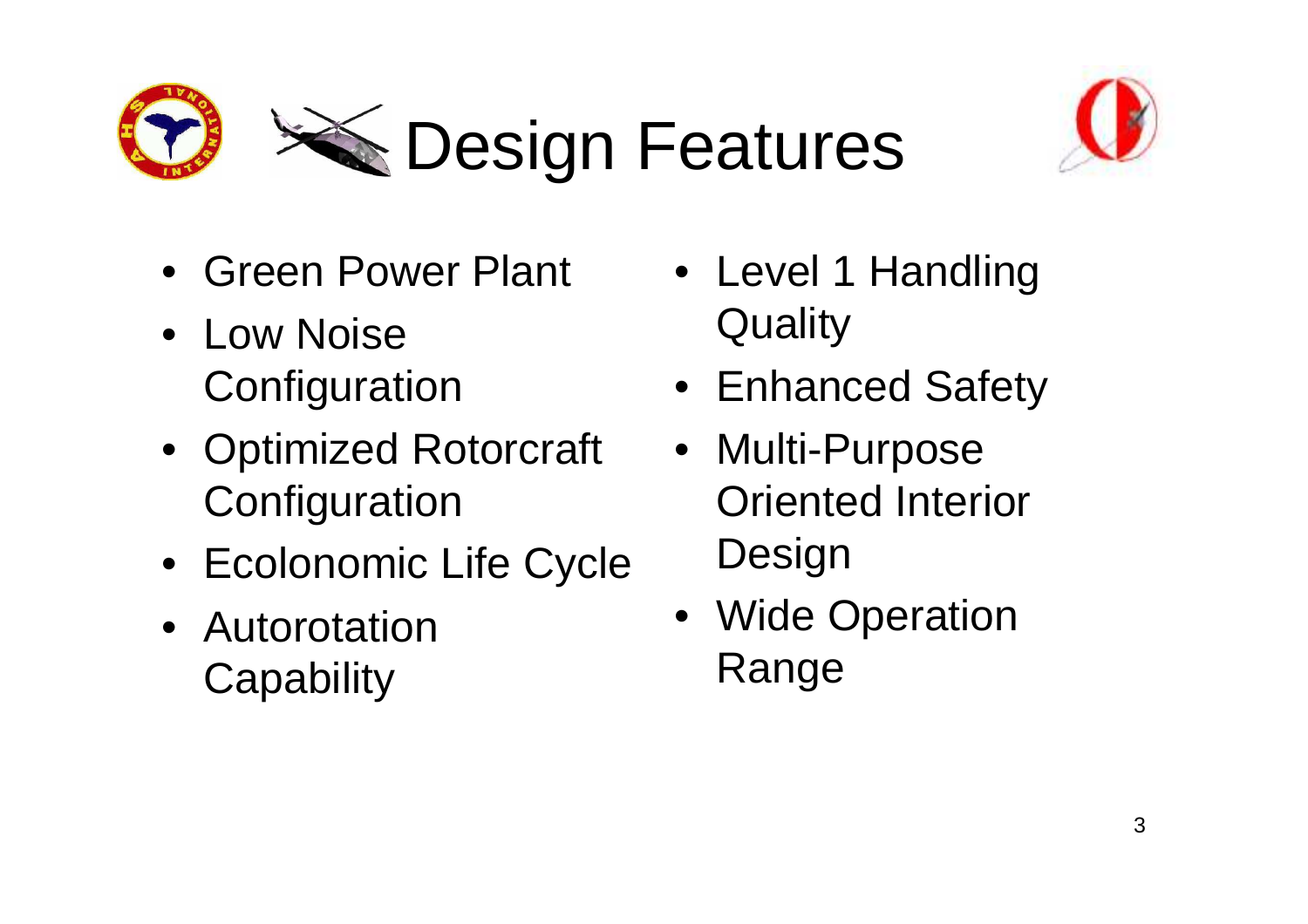



• 3-D View of the Metu-Copter

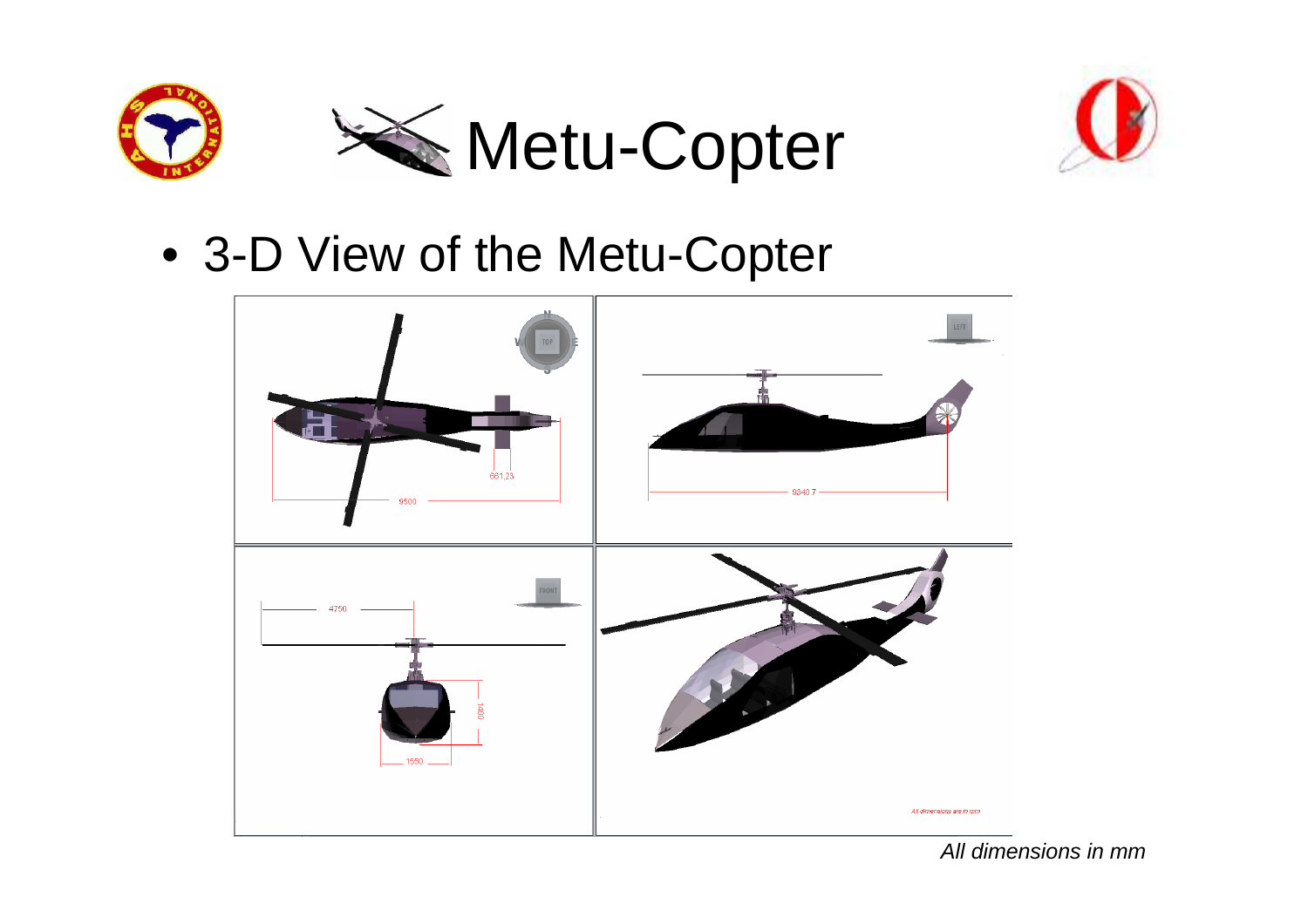



- Optimization of cruise flight with a target speed of 120 knots
- Hover-out-of-ground-effect (15 min) with Maximum Take-off Weight at 1500m -ISA+20
- Minimum cruise speed 100 knots
- Range 300 nautical miles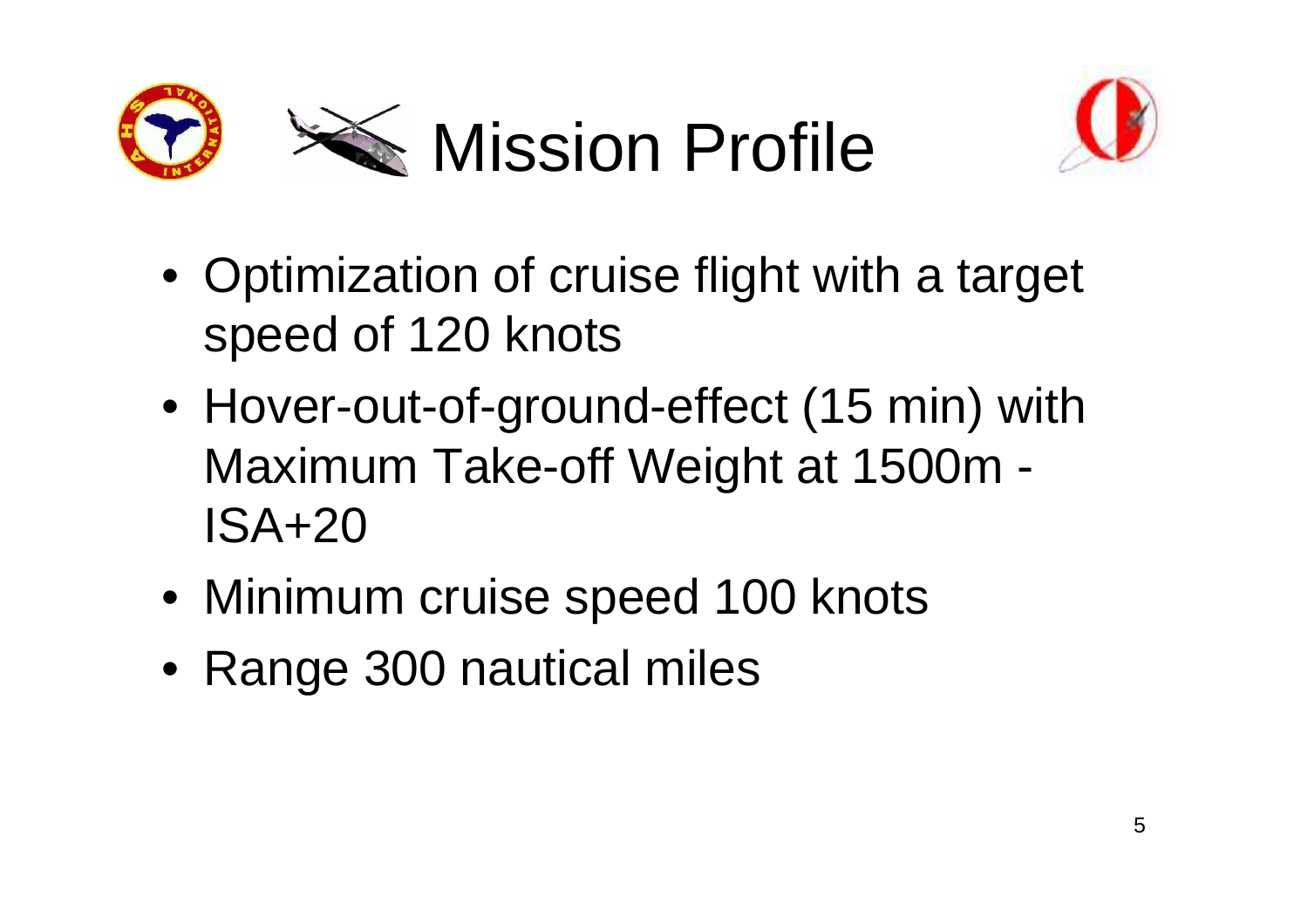



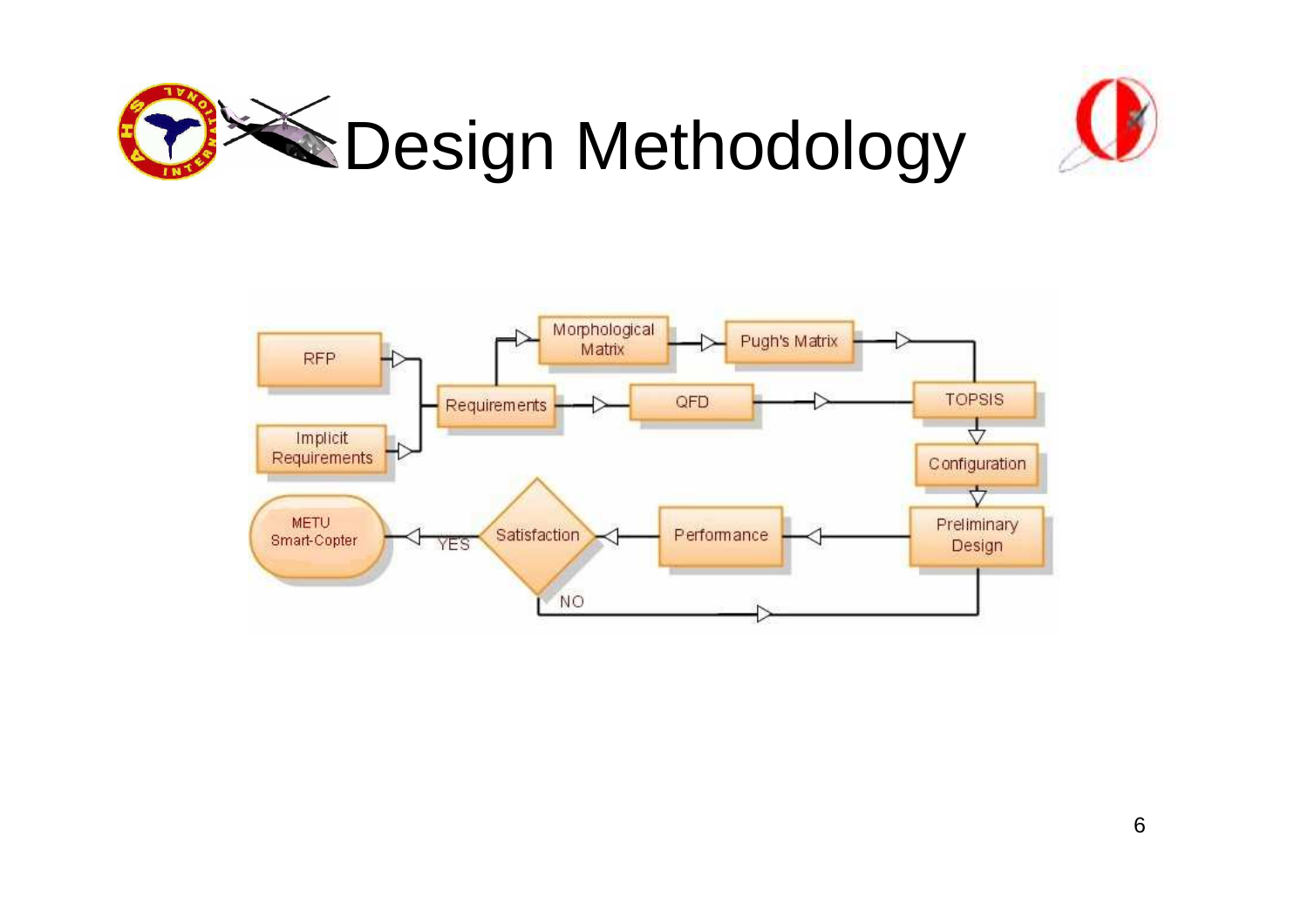



- Alternative configurations
- Morphological Matrix
- Quality Function Deployment analysis

| <b>Configuration Matrix</b> |                         |                                          |                            |
|-----------------------------|-------------------------|------------------------------------------|----------------------------|
| <b>Power Plant</b>          | <b>Hybrid</b><br>Engine | <b>Night Vision</b><br><b>Capability</b> | <b>NVG/FLIR GEN II</b>     |
| <b>Rotor</b>                | Single                  | <b>Flight Control System</b>             | <b>Basic Swash Plate</b>   |
| <b>Hub Type</b>             | <b>Hingeless</b>        | <b>Fuselage Structure</b>                | Semi-monocoque             |
| <b>Anti-Torque</b>          | Fenestron               | <b>Tail Structure</b>                    | Semi-monocoque             |
| <b>Transmission</b>         | Sun &<br><b>Planet</b>  | <b>Navigation</b>                        | $IMU + GPS +$<br>Altimeter |
| <b>Landing Gear</b>         | Tractable               | <b>Control Mechanism</b>                 | Mechanical + FBW           |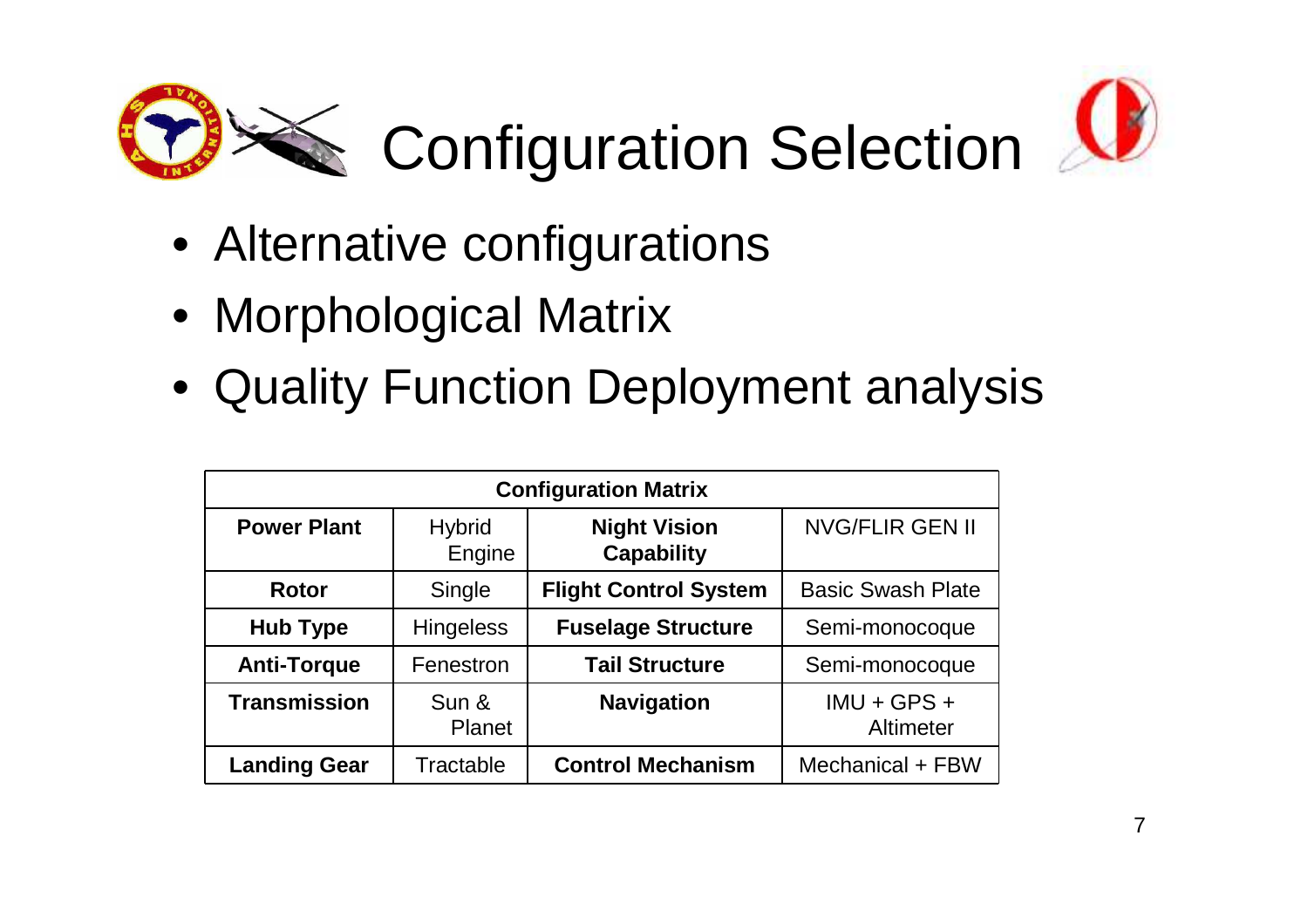





- METU Aerospace Performance & Sizing Code (MAPS)
- $\bullet$  MAPS: in-house developed helicopter performance and sizing program
- R<sup>F</sup> Method: Solidity, tip speed and disk loading are varied for different gross weights and required and available fuel weightratios are obtained
- • Thrust and power is calculated through Blade Element Theory
- Feasible design points are selected and filtered
- •Optimum configuration is selected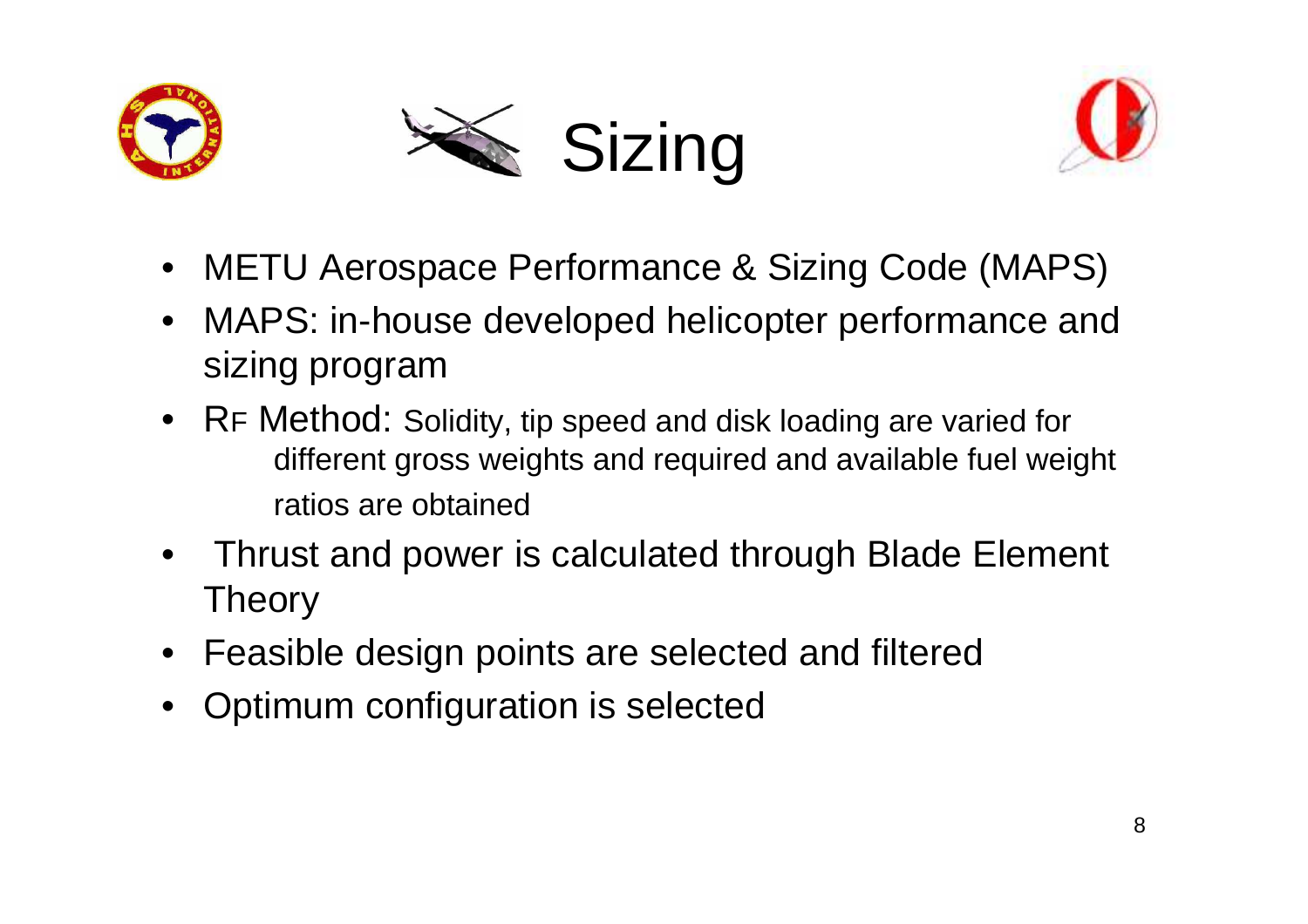

## Power & Performance Calculations





## Fuselage Drag Estimation through CFD



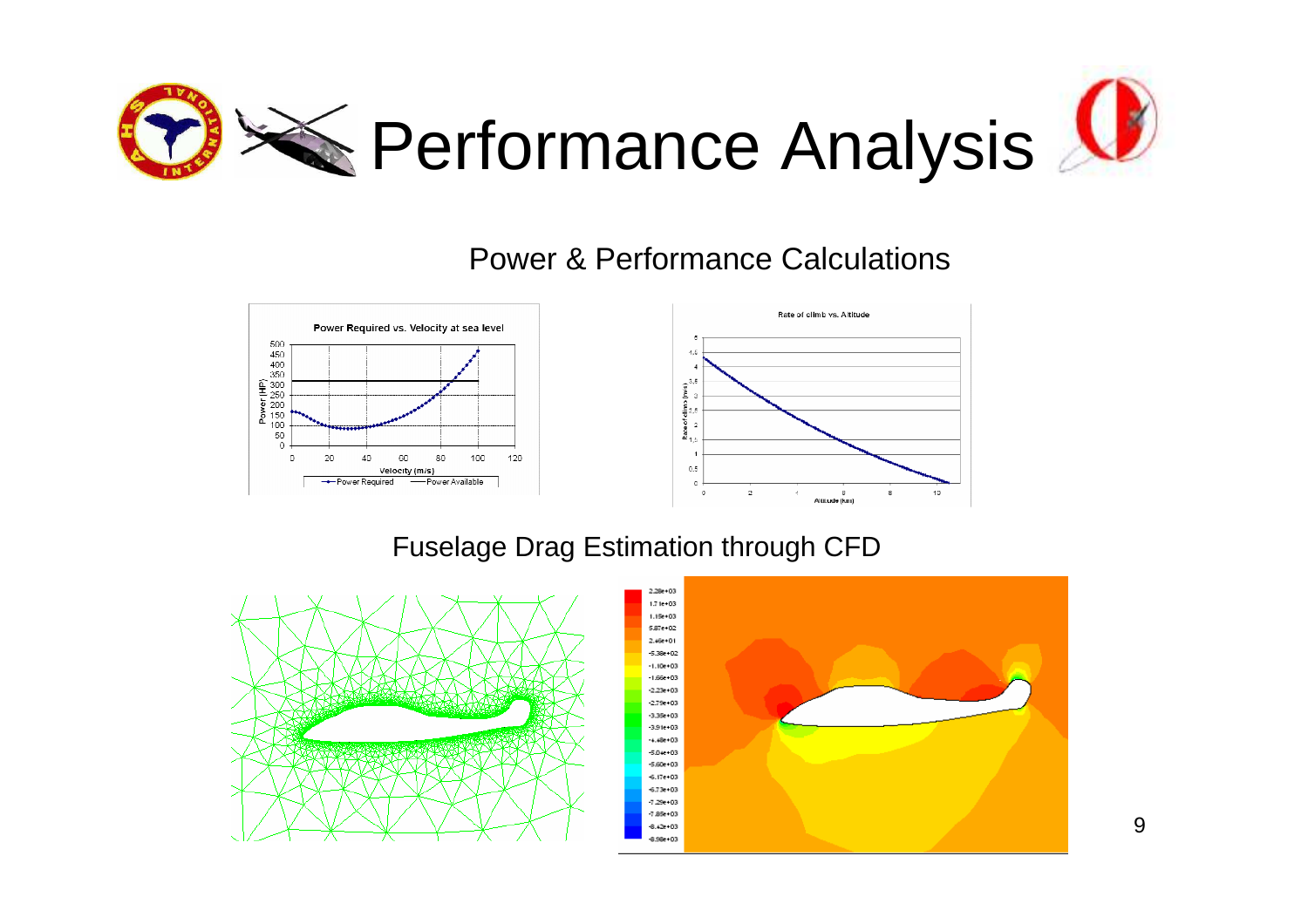





- Hybrid Engine
- -Electrical Power of 30 HP
- -BioDiesel Engine with 290 HP

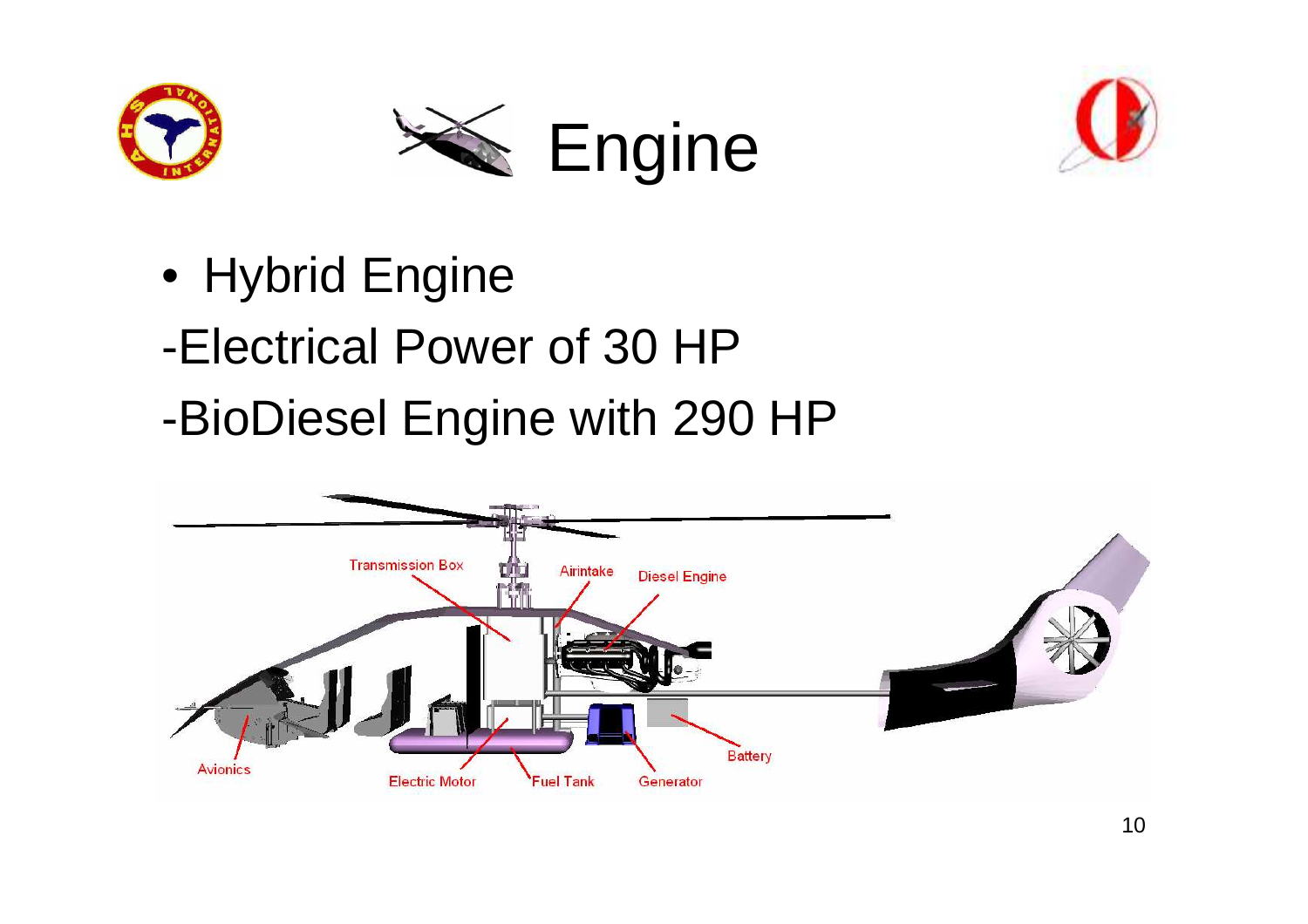





- **Basic Structural Elements:** Fiber Glass
- **Load Bearing Structures (i.e. spars, ribs, etc):** Hybrid composite of Aluminum and Fiber **Glass**
- **Outer Skin:** Aluminum
- **Blades:** Carbon Fiber
- **Landing Gear:** Carbon Fiber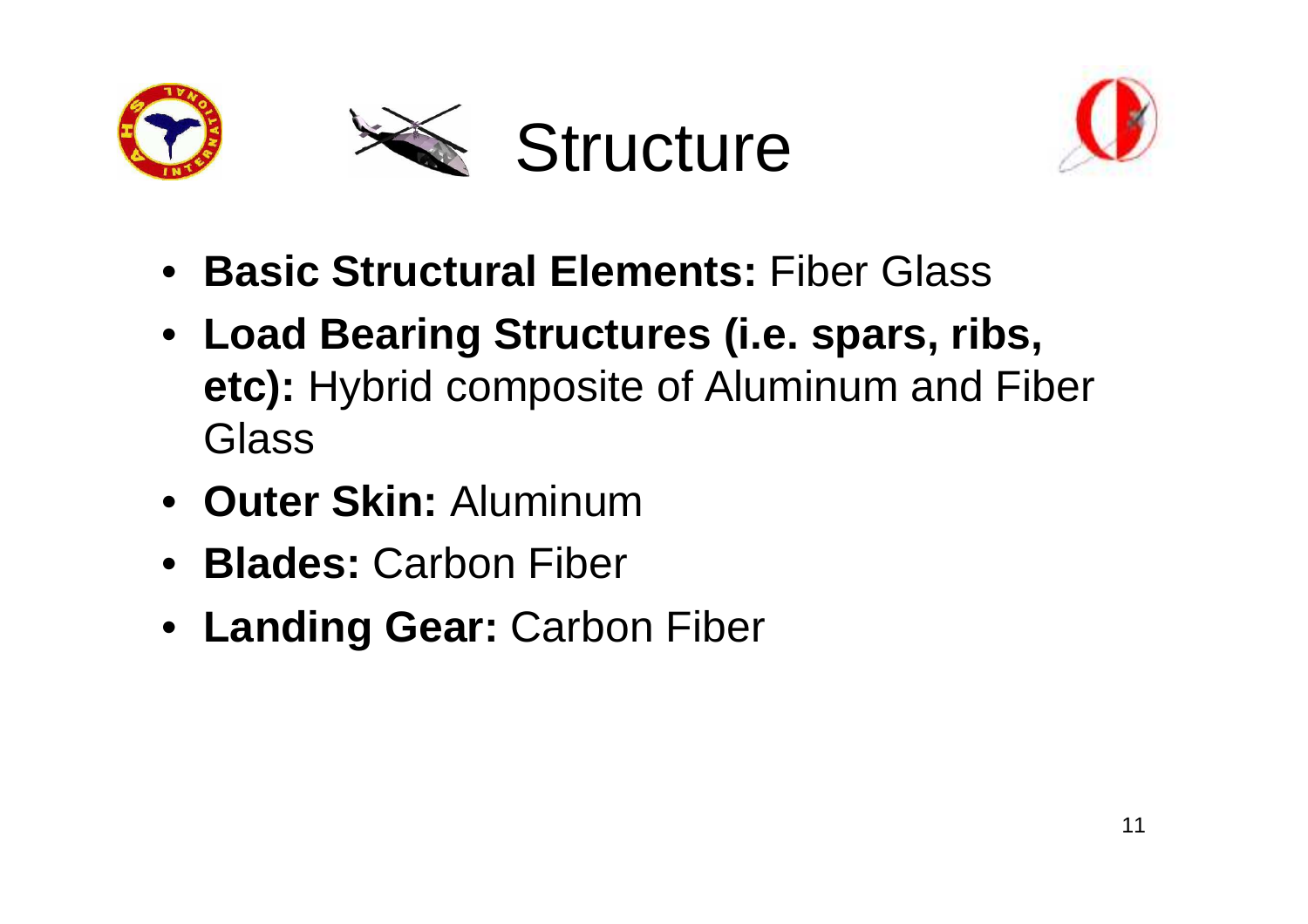



- Trim conditions for the Metucopter are obtained using our in-house helicopter trim code MRTrim
- The Metucopter has a primary SCAS that was designed using a LQR controller
- The controller resembles Level-1 handling qualities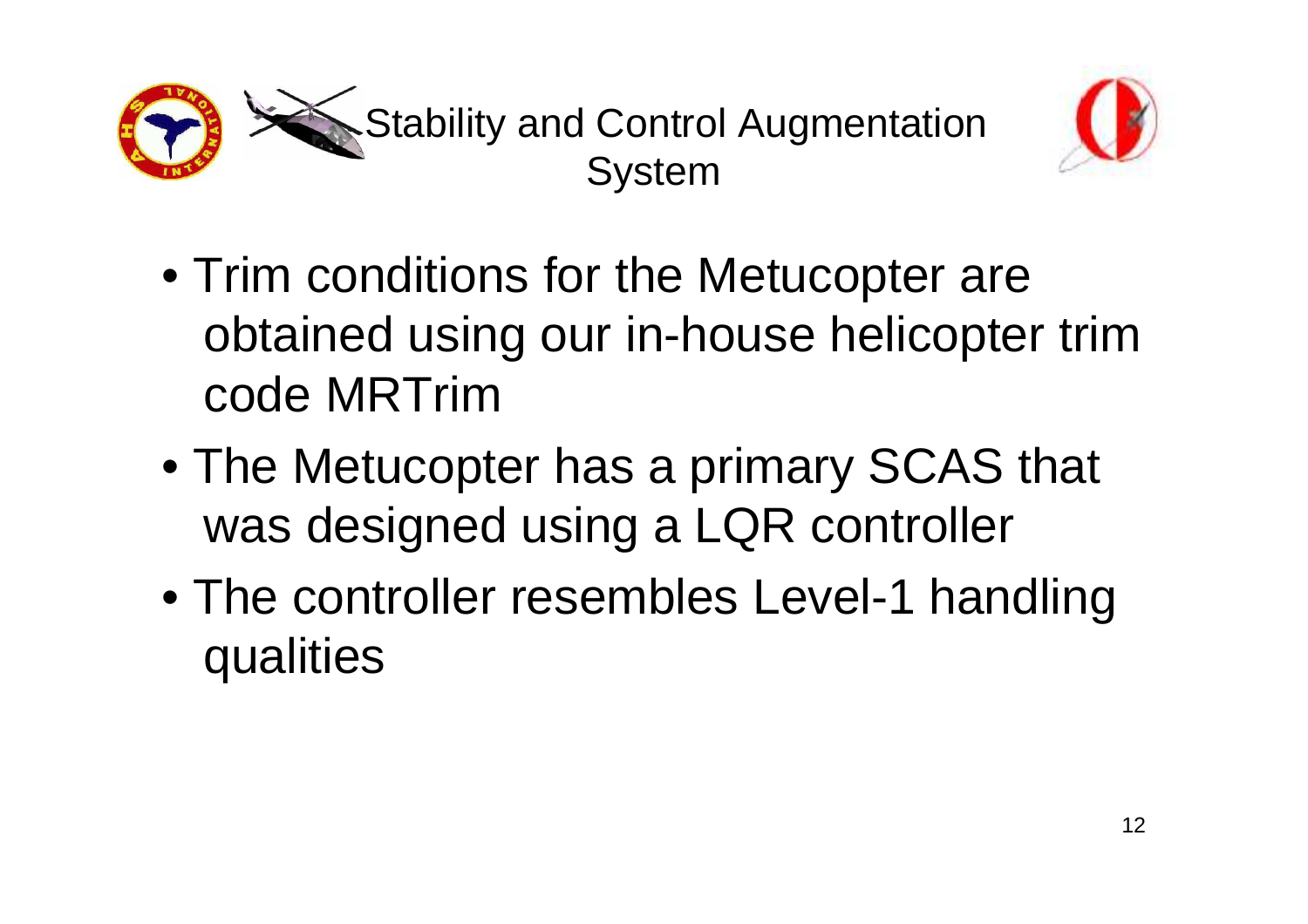





- Inertial Measurement Unit combined with Global Positioning System
- NVG/FLIR GEN II
- Altimeter

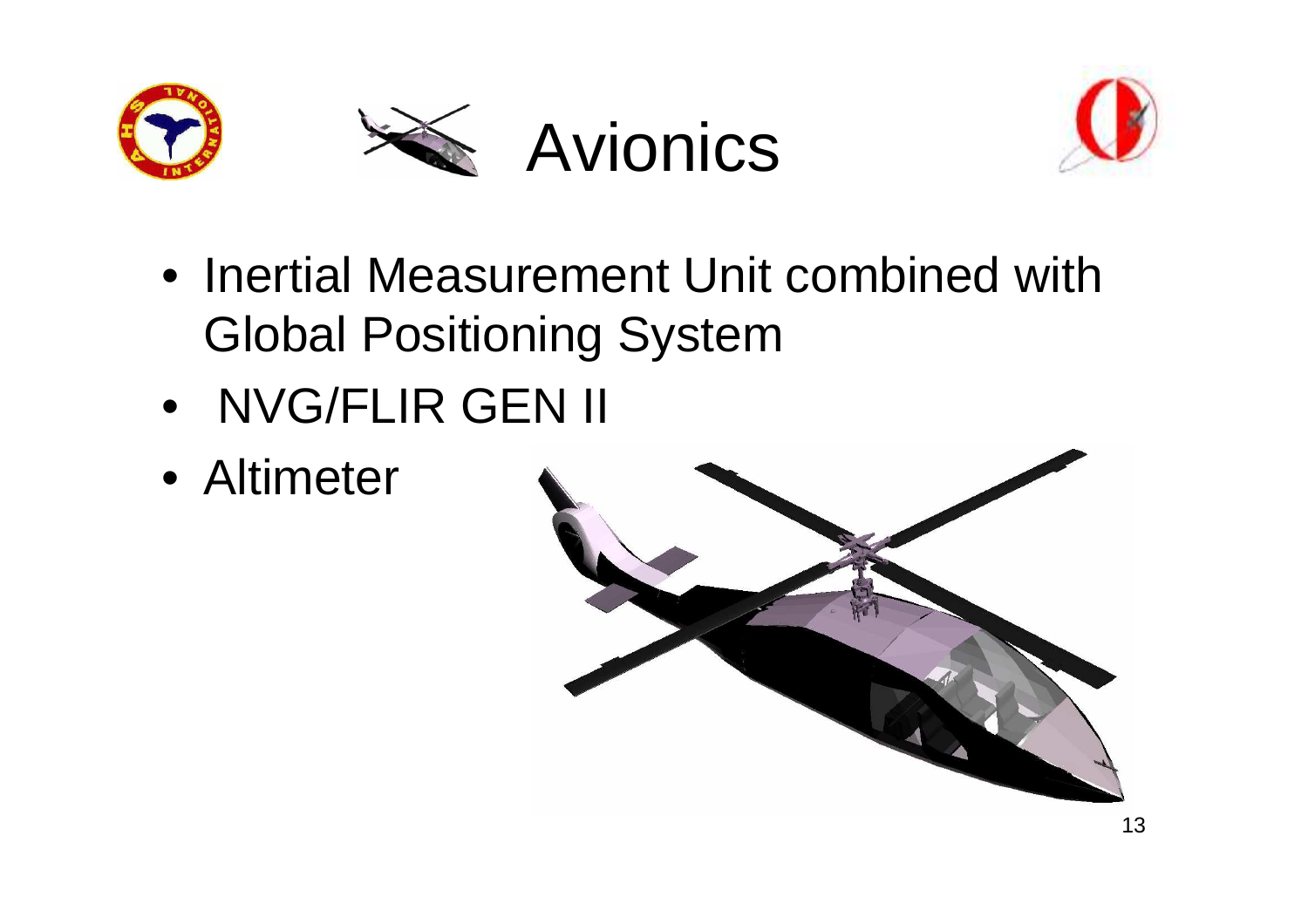





| <b>Standard Equipment</b>    | Manufacturing Cost(2007) | Manufacturing Cost(2020) |
|------------------------------|--------------------------|--------------------------|
| <b>Fuselage</b>              | \$49633                  | \$63481                  |
| Main Rotor                   | \$37693                  | \$48209                  |
| <b>Tail Rotor</b>            | \$3332                   | \$4262                   |
| Hub&Swash Plate              | \$15981                  | \$20440                  |
| <b>Landing Gear</b>          | \$7118                   | \$9105                   |
| <b>Fuel Tank&amp;Battery</b> | \$10621                  | \$13584                  |
| Canopy                       | \$10493                  | \$13421                  |
| <b>Furnishing</b>            | \$10479                  | \$13408                  |
| <b>Engine</b>                | \$142221                 | \$181900                 |
| Transmission                 | S69742                   | <b>\$89200</b>           |
| <b>Control Systems</b>       | \$10706                  | \$13693                  |
| Avionics&Instruments         | \$14322                  | \$18318                  |
| <b>Electronics</b>           | <b>S6984</b>             | \$8932                   |
|                              |                          |                          |
| Total                        | \$389332                 | \$497955                 |